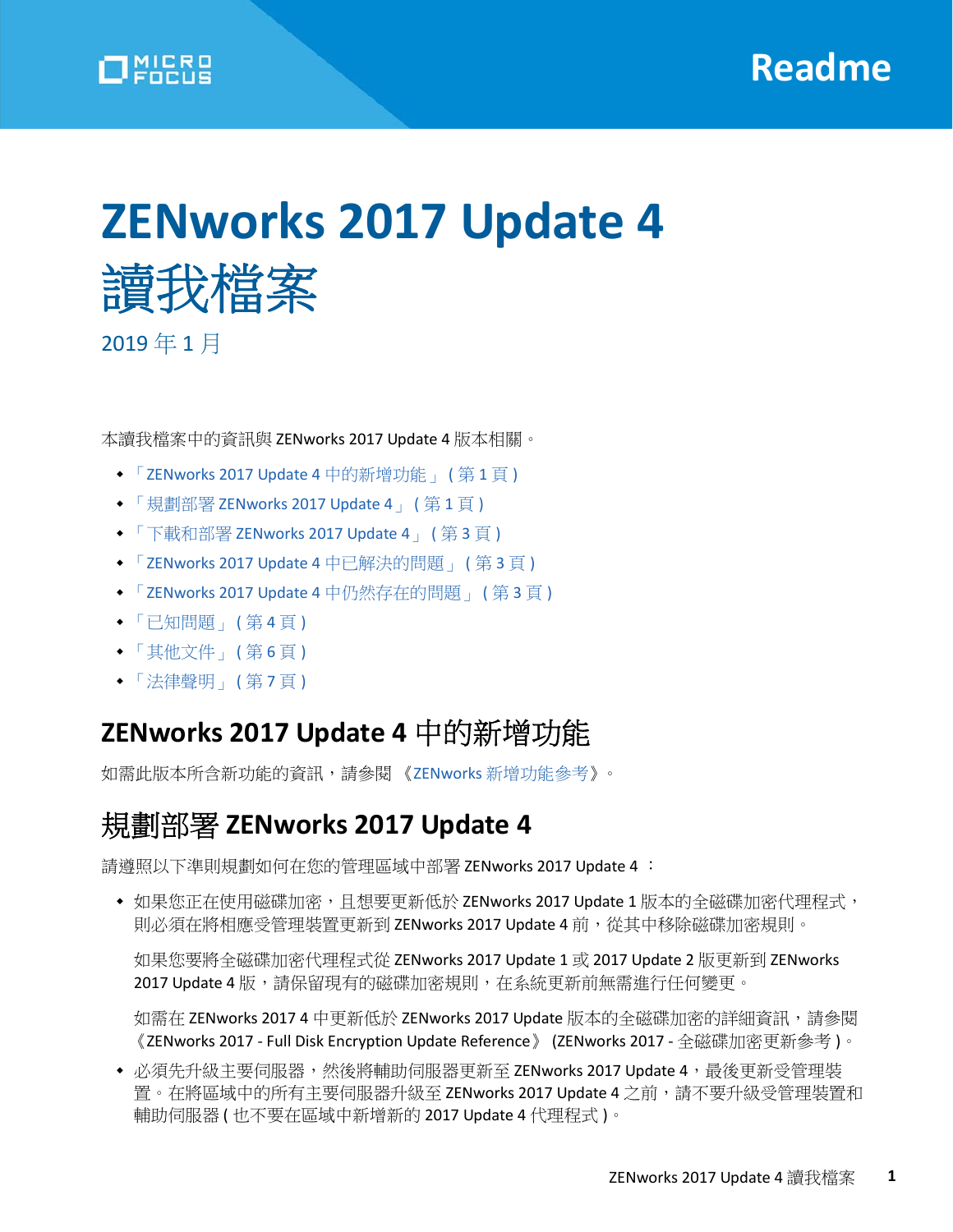**附註:**在升级所有主要伺服器之前,代理程式可能會從區域中接收不一致的資料。因此,升級程 序的這一部分應在儘量短的時間內進行 - 最好在升級第一部主要伺服器之後立即進行。

您可以直接將 2017 Update 4 版本部署到以下裝置上︰

| 裝置類型  | 作業系統                                | 最低的 ZENworks 版本       |
|-------|-------------------------------------|-----------------------|
| 主要伺服器 | Windows 和 Linux                     | ZENworks 2017 版和其後的版本 |
| 輔助伺服器 | Windows $\cdot$ Linux $\bar{x}$ Mac | ZENworks 11.x 版和其後的版本 |
| 受管理裝置 | Windows                             | ZENworks 11.x 版和其後的版本 |
|       | Linux                               | ZENworks 11.x 版和其後的版本 |
|       | Mac                                 | ZENworks 11.2 版和其後的版本 |

◆ 升級至 ZENworks 2017 Update 4 之後,系統將重新開機一次。但是,在以下情況時,需要重新開機 兩次:

- 如果您在啟用端點安全性的情況下從 11.x 更新到 ZENworks 2017 或其後版本 (2017 Update 1、 Update 2、Update 3 或 Update 4),則需要再次重新開機以載入 ZESNETAccess 驅動程式。
- 如果受管理裝置使用的是 Windows 10, 且啟用了用戶端自我防禦,則當您從 11.4.x 升級到 ZENworks 2017 或其後版本 (2017 Update 1、Update 2、Update 3 或 Update 4) 時,將需要在 ZENworks 控制中心中停用用戶端自我防禦,將受管理裝置重新開機後再執行更新,此需要在 裝置上重新開機兩次。
- ◆ 如果您在受管理裝置上執行了磁碟加密規則,並且要將低於 ZENworks 2017 Update 1 版本的全 磁碟加密代理程式更新至 ZENworks 2017 Update 4,則必須先移除該規則並解密裝置,這需要 將裝置重新開機。然後再將裝置更新至 2017 Update 4,這需要再次重新開機。

重要:執行早於 11.x 的版本的受管理裝置必須先升級至 11.x。系統會在升級至 11.x 之後重新開 機,然後會在部署 ZENworks 2017 Update 4 系統更新後再次重新開機。

• 安裝系統更新之前,請確定以下位置有足夠的可用磁碟空間:

| 位置                                                     | 描述                                  | 磁碟空間     |
|--------------------------------------------------------|-------------------------------------|----------|
| Windows: %zenworks home%\install\downloads             | 用於維護代理程式套件。                         | 5.7 GB   |
| <b>Linux</b> : $opt/novell/zenworks/install/downloads$ |                                     |          |
| Windows: %zenworks home%\work\content-repo             | 用於將 zip 檔案輸入內容系統。                   | 5.7 GB   |
| <b>Linux</b> : /var/opt/novell/zenworks/content-repo   |                                     |          |
| 代理程式快取                                                 | 用於下載更新 ZENworks 伺服器所需<br>的適用系統更新內容。 | $1.5$ GB |
| 用於複製系統更新文件的來源位置。僅適用於輸入系統更<br>新 zip 檔案所使用的 ZENworks 伺服器 | 用於儲存已下載的系統更新 zip 檔<br>案。            | 5.7 GB   |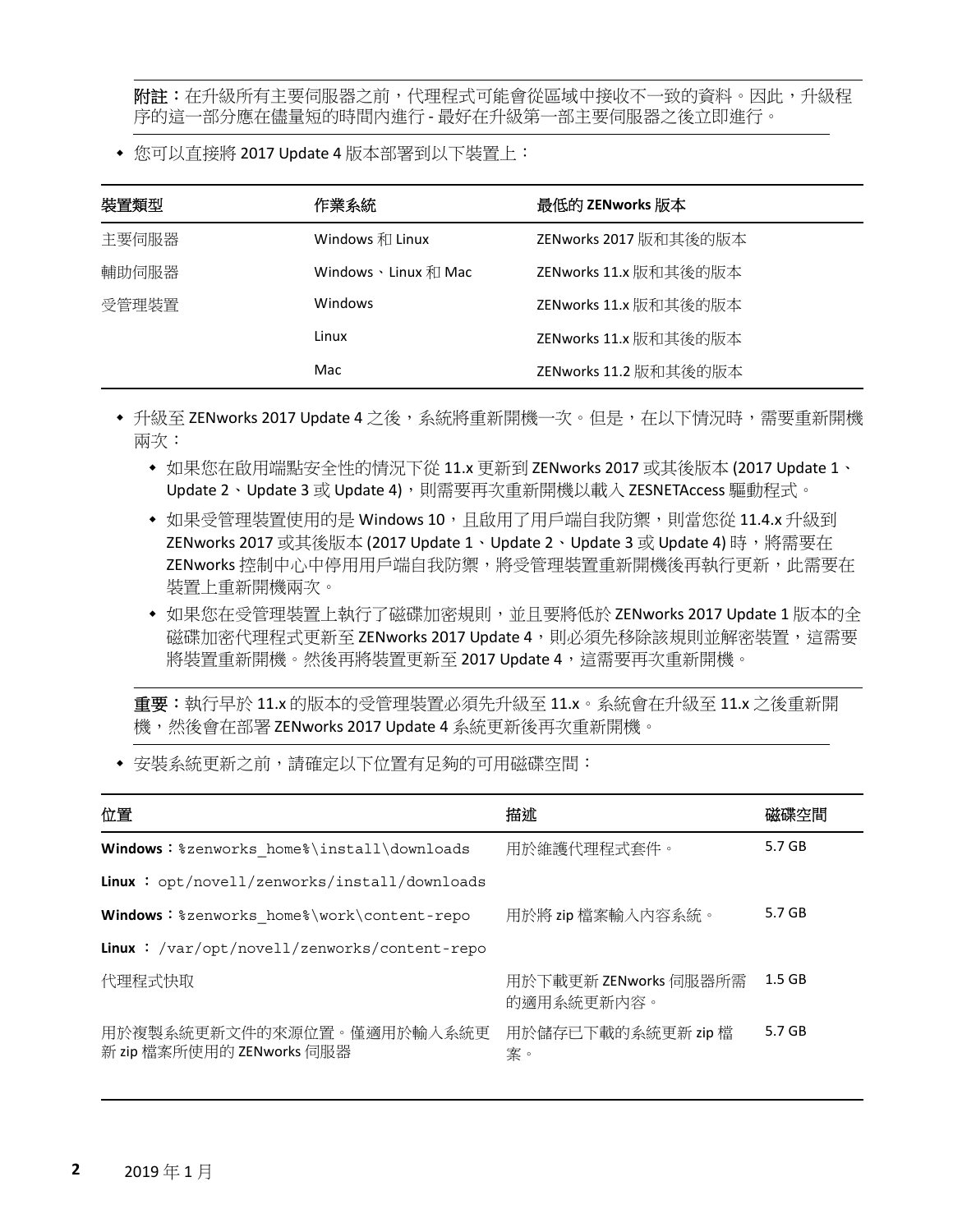# <span id="page-2-0"></span>下載和部署 **ZENworks 2017 Update 4**

如需下載和部署 ZENworks 2017 Update 4 的說明,請參閱 《*ZENworks System Updates Reference*》 (ZENworks 系統更新參考 )。

如果您的管理區域包含版本低於 ZENworks 2017 的主要伺服器,則只有在所有這些主要伺服器都已升 級至 ZENworks 2017 之後,才能將 ZENworks 2017 Update 4 部署到這些主要伺服器。如需相關指示,請 參閱 《*ZENworks* 升級指南》。

如需管理任務的資訊,請造訪 [ZENworks 2017 Update 4](https://www.novell.com/documentation/zenworks-2017-update-4/) 文件網站。

重要:在區域中的所有聯結代理輔助伺服器完成更新之前,請勿更新遠端管理 (RM) 檢視器。若要透過 聯結代理執行遠端管理,必須確定 RM 檢視器的版本與遠端管理的版本保持一致。

務必在下載和部署 ZENworks 2017 Update 4 更新之前閱讀「規劃部署 [ZENworks 2017 Update 4](#page-0-1)」( 第 1 頁 [\)](#page-0-1)。

**重要:**在部署 ZENworks 更新期間的準備階段,將以更新中包含的新套件取代主要伺服器上的 ZENworks Updater Service (ZeUS)。

#### 在區域中的所有主要伺服器都已升級至 **ZENworks 2017** 之前,請勿部署 **ZENworks 2017 Update 4**

此更新需要對資料庫進行綱要變更。在初始修補程式安裝期間,服務將只在總主要伺服器或專屬主要 伺服器上執行。這是為了確保其他主要伺服器不會嘗試存取資料庫中正在變更的表。

更新總主要伺服器主要伺服器之後,服務將在剩餘的伺服器上繼續,並將同時套用更新。

**附註:**在更新期間,您不需要在伺服器上手動停止或啟動服務。服務將會自動停止和啟動。

當您延遲系統更新並登出受管理裝置時,裝置上會套用該系統更新。

如需 ZENworks 2017 Update 4 管理區域中[受支援的](../../zen_satellite_version_support_matrix/data/zen_satellite_version_support_matrix.html)受管理裝置和輔助伺服器版本清單,請參閱受支援的 [受管理裝置和輔助伺服器版本](../../zen_satellite_version_support_matrix/data/zen_satellite_version_support_matrix.html)。

## <span id="page-2-1"></span>**ZENworks 2017 Update 4** 中已解決的問題

此版本中解決了先前版本中發現的部分問題。如需已解決問題的清單,請參閱[支援知識庫中](https://www.novell.com/support/kb/doc.php?id=7023612)的 TID 7023612。

## <span id="page-2-2"></span>**ZENworks 2017 Update 4** 中仍然存在的問題

在低於 ZENworks 2017 Update 4 的版本中探查到且尚未解決的部分問題。如需詳細資訊,請檢閱以下讀 我檔案文件:

- [ZENworks 2017](https://www.novell.com/documentation/zenworks2017/readme_zenworks2017/data/readme_zenworks2017.html) 讀我檔案
- [ZENworks 2017 Update 1](https://www.novell.com/documentation/zenworks-2017-update-1/readme_zenworks2017_update1/data/readme_zenworks2017_update1.html) 讀我檔案
- ◆ [ZENworks 2017 Update 2](https://www.novell.com/documentation/zenworks-2017-update-2/readme_zenworks2017_update2/data/readme_zenworks2017_update2.html) 讀我檔案
- ◆ [ZENworks 2017 Update 3](https://www.novell.com/documentation/zenworks-2017-update-3/readme_zenworks2017_update3/data/readme_zenworks2017_update3.html) 讀我檔案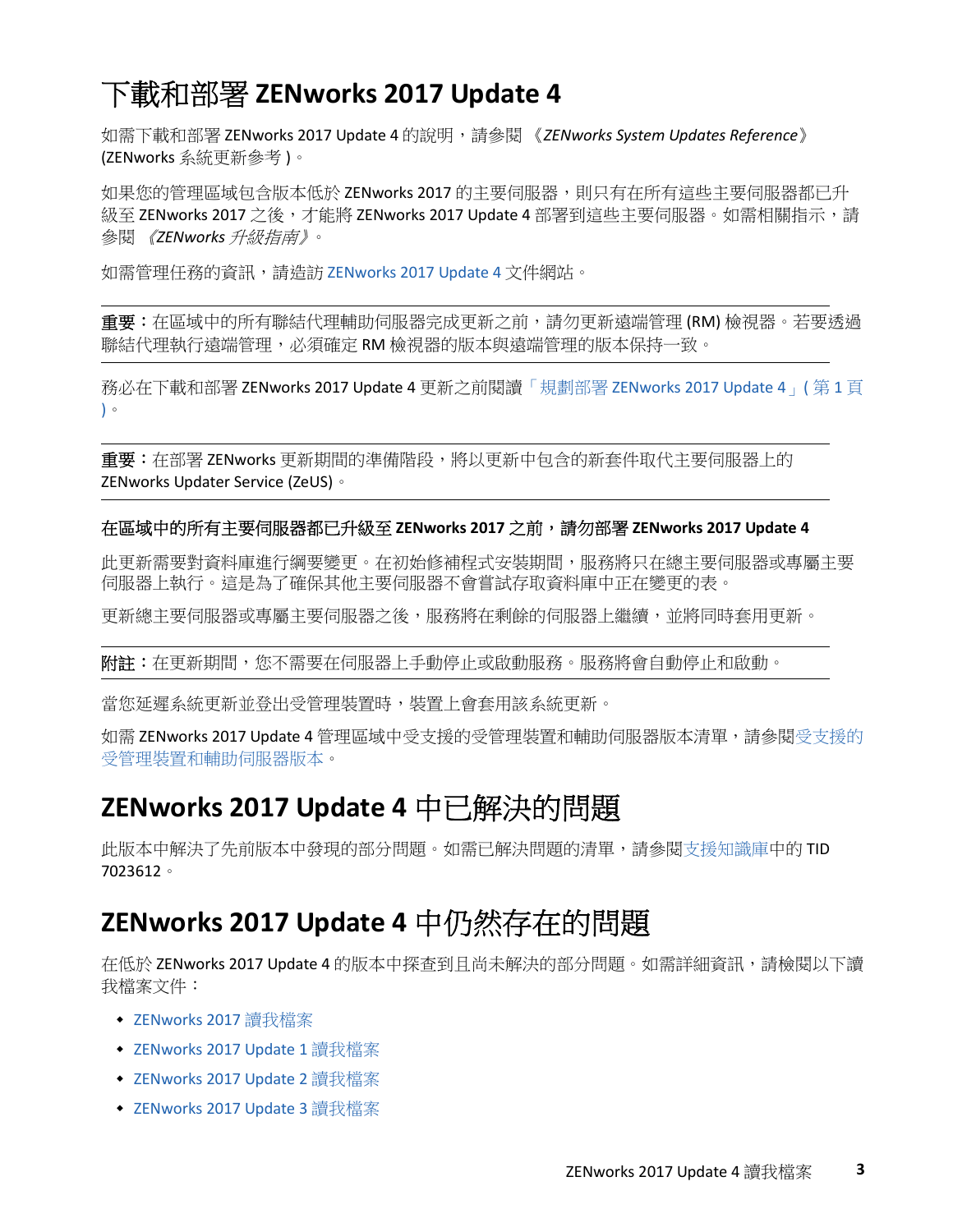# <span id="page-3-0"></span>已知問題

本章包含有關使用 ZENworks 2017 Update 4 時可能發生的問題的資訊:

- [「在行動裝置控制規則中設定的亮度百分比無法套用於](#page-3-1) Android 裝置」 ( 第 4 頁 )
- 「Android P (9.0) [裝置上不支援直接開機」](#page-3-2) ( 第 4 頁 )
- ◆ 「如果裝置上的 ZENworks 代理程式 APP 是從較低版本升級到 17.4.0 [版本,裝置螢幕鎖定設定將無](#page-3-3) [法運作」](#page-3-3) (第4頁)
- [「裝置螢幕鎖定設定無法套用於註冊為工作設定檔模式的](#page-4-0) Android Lollipop 和 Marshmallow 裝置」 ( 第 5 [頁](#page-4-0) )
- [「無法將已註冊為工作設定檔模式的](#page-4-1) Android Lollipop 和 Marshmallow 裝置套用解除鎖定裝置快速 [任務」](#page-4-1)(第5頁)
- ◆ 「更新 ZENworks 後, [novell-zenworks-xplat-uninstall RPM](#page-4-2) 在 ZDC 中顯示的版本不正確」 (第5頁)
- 「Intel AMT [裝置資料夾名稱中存在不需要的字元」](#page-4-3) ( 第 5 頁 )
- ◆ [「不信任存取控制規則並不會阻擋執行了端點安全性防火牆規則的裝置上的網路流量」](#page-4-4) (第5頁)
- ◆ 「升級到 Windows v1709、v1803 或 v1809 後, ZENworks [被動模式登入功能無法運作」](#page-4-5) ( 第 5 頁 )
- 「ZENworks [代理程式上的快速任務和系統更新不執行」](#page-5-1) ( 第 6 頁 )
- 「Novell-proxydhcp 服務在 RHEL 7.5 和 7.6 [影像輔助伺服器上可能無法運作」](#page-5-2) ( 第 6 頁 )

#### <span id="page-3-1"></span>在行動裝置控制規則中設定的亮度百分比無法套用於 **Android** 裝置

如果某個行動裝置控制規則的設定亮度百分比欄位中定義了特定的亮度百分比值,且將該規則指定給 一部工作受管理的 Android 裝置,則該亮度值並不會套用於該裝置,並且規則狀態訊息中會顯示 「 不 支援 APP」錯誤訊息。

解決方式︰無。

#### <span id="page-3-2"></span>**Android P (9.0)** 裝置上不支援直接開機

正如 Google 所確認,直接開機功能在 Android P 裝置上無法運作。

解決方式:無。

## <span id="page-3-3"></span>如果裝置上的 **ZENworks** 代理程式 **APP** 是從較低版本升級到 **17.4.0** 版本,裝 置螢幕鎖定設定將無法運作

當裝置上的 ZENworks 代理程式 APP 升級到 17.4.0 版本後,透過指定的行動裝置控制規則啟用的裝置螢 幕鎖定設定在裝置上無法運作。

解決方式:使用 ZCC 中的取消註冊快速任務將裝置取消註冊,然後再重新註冊。重新指定相同的行動 裝置控制規則。如此便可在裝置上成功啟用裝置螢幕鎖定設定。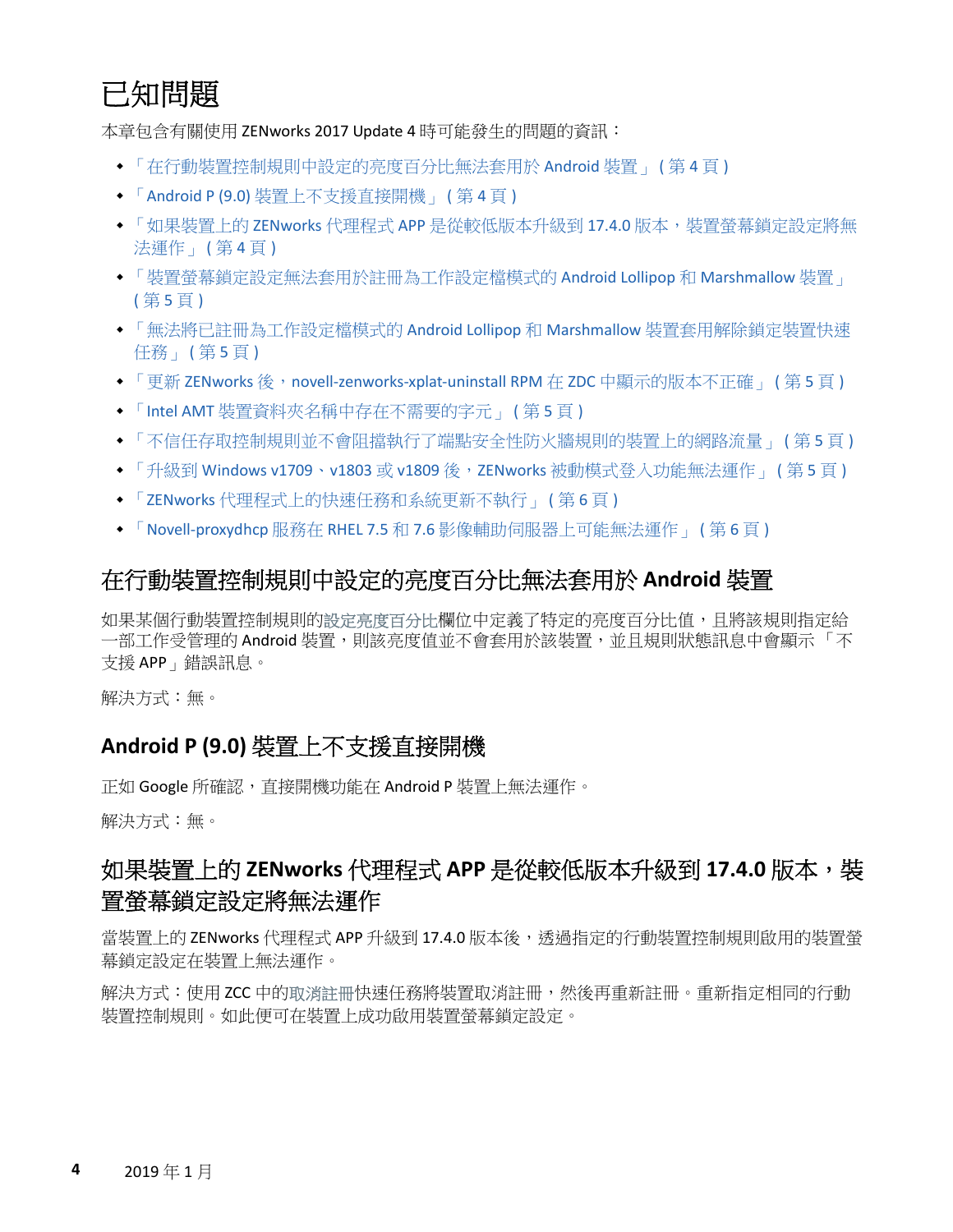## <span id="page-4-0"></span>裝置螢幕鎖定設定無法套用於註冊為工作設定檔模式的 **Android Lollipop** 和 **Marshmallow** 裝置

如果透過行動裝置控制規則啟用裝置螢幕鎖定設定,該規則將無法套用於註冊為工作設定檔模式的 Android Lollipop 和 Marshmallow 裝置。該規則在 ZCC 中會顯示為失敗狀態,並且裝置記錄中會顯示錯 誤訊息「You can not set trust agent configuration for a managed profile」。

解決方式︰無。

## <span id="page-4-1"></span>無法將已註冊為工作設定檔模式的 **Android Lollipop** 和 **Marshmallow** 裝置套 用解除鎖定裝置快速任務

無法將已註冊為工作設定檔模式的 Android Lollipop 和 Marshmallow 裝置套用解除鎖定裝置快速任務。 該快速任務在 ZCC 中會顯示為失敗狀態,並且裝置記錄中會顯示錯誤 「You cannot reset password for managed profile

解決方式:無。

#### <span id="page-4-2"></span>更新 **ZENworks** 後,**novell-zenworks-xplat-uninstall RPM** 在 **ZDC** 中顯示的版 本不正確

升級 ZENworks 管理區域後, novell-zenworks-xplat-uninstall RPM 在 ZDC 中顯示的版本不正確。

解決方式:無。

等待主要伺服器上執行重新整理動作。

#### <span id="page-4-3"></span>**Intel AMT** 裝置資料夾名稱中存在不需要的字元

在 **ZCC** > 裝置 > 已探查到索引標籤中,**Intel AMT** 裝置資料夾名稱中會顯示不需要的字元。

解決方式:無。

#### <span id="page-4-4"></span>不信任存取控制規則並不會阻擋執行了端點安全性防火牆規則的裝置上的 網路流量

如果在防火牆規則中為存取控制清單(ACL)設定了一或多條不信任 ACL 規則,系統將不會阻擋基於規則 參數的網路存取。

解決方式︰使用原生防火牆連接埠組態來阻擋網路存取。

## <span id="page-4-5"></span>升級到 **Windows v1709**、**v1803** 或 **v1809** 後,**ZENworks** 被動模式登入功能 無法運作

將裝置升級到 Windows 10 v1709 (Fall Creator Update)、v1803 或 Windows 10 v1809 (April 2018 Update) 後,以被動模式登入 ZENworks 的功能無法運作。

解決方式︰請參閱 Micro Focus [知識庫中](https://support.microfocus.com/kb/doc.php?id=7022478)的 TID 7022478。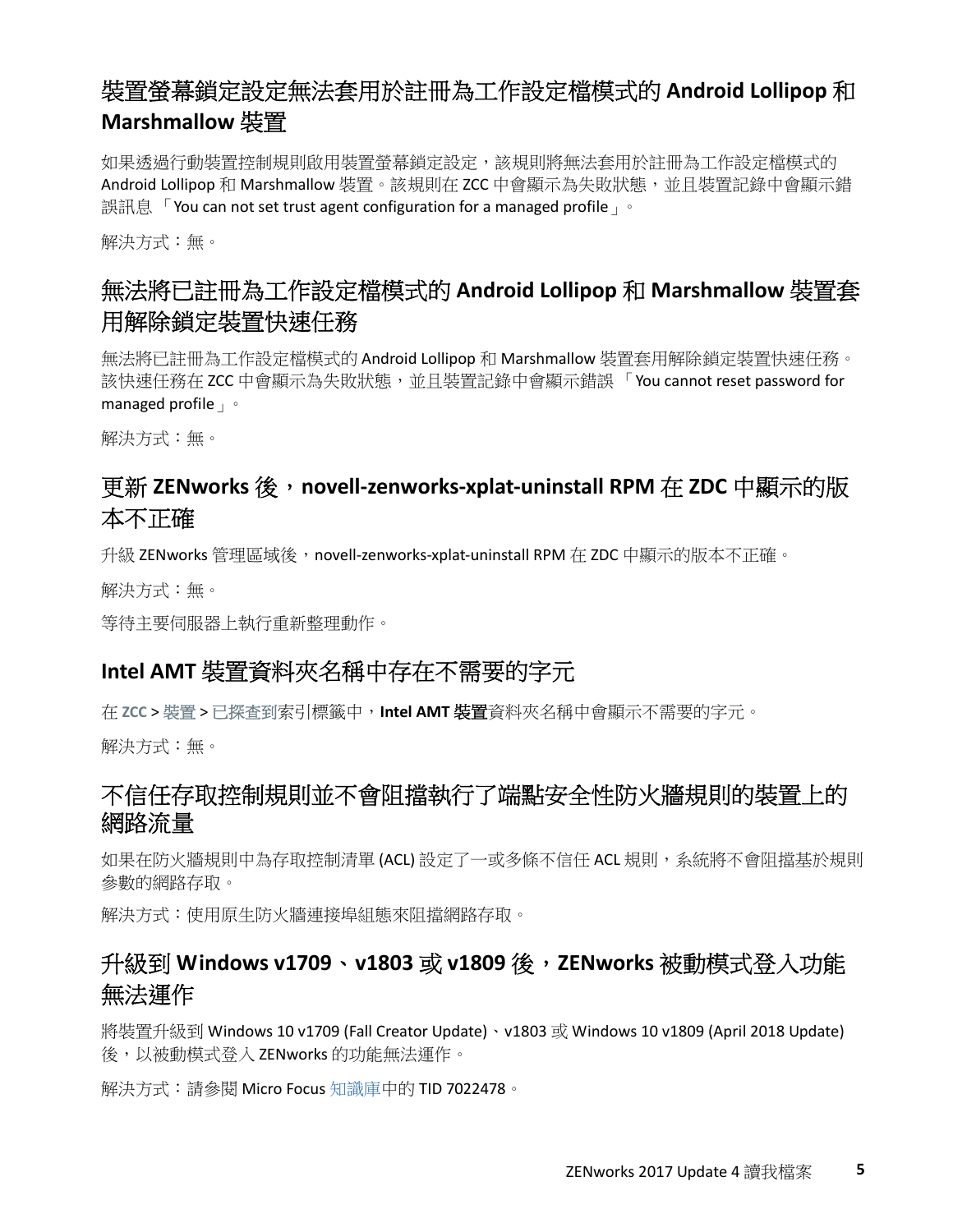#### <span id="page-5-1"></span>**ZENworks** 代理程式上的快速任務和系統更新不執行

如果您向 ZENworks 代理程式指定了某項快速任務或系統更新,指定的任務或更新並不會在代理程式上 執行,並且 ZeUS 記錄中會記錄 **TaskNotifier** 「**Got 503 from Server**」錯誤。

#### 若要確認 **TaskNotifier** 「**Got 503 from Server**」錯誤,請執行以下操作︰

- 1. 在代理程式上的 「技術人員應用程式」 ( 以滑鼠右鍵按一下 ZENworks 圖示, 選取技術人員應用程 式)中,「記錄」應設定為錯誤、警告、資訊、除錯。
- 2. 在代理程式上變更記錄層級後,指定任何快速任務或系統更新。
- 3. **TaskNotifier** 「**Got 503 from Server**」錯誤訊息記錄在 zeus-messages.log 檔案 ( 位置︰ %ZENWORKS\_HOME%\ZeUS\logs\) 中。

**TaskNotifier** 「**Got 503 from Server**」錯誤表示伺服器拒絕了連接,因為預設負荷 (10000) 將滿。

當連接伺服器的代理程式數量超出 server.xml 檔案中的 *maxConnections* 計數時,便會發生此錯誤。 *maxConnections* 計數預設為 10000。

#### 解決方法 **:**

在 server.xml 檔案中新增 *maxConnections* 參數計數。

#### 若要在 **server.xml** 檔案中新增 **maxConnections** 計數︰

1. 在 server.xml 檔案的下面一行中,依如下方式新增參數 maxConnections="20000" ︰

*<!-- Define a non-SSL HTTP/1.1 Connector on port 80 --> <Connector acceptCount="1000" connectionTimeout="60000" maxConnections="20000" disableUploadTimeout="true" enableLookups="false" maxHttpHeaderSize="8192" maxSpareThreads="75" maxThreads="600" minSpareThreads="25" port="80" protocol="org.apache.coyote.http11.Http11NioProtocol" redirectPort="443" />*

附註:依預設,參數 maxConnections 計數為 10000 且不會列於 server.xml 檔案中。如果計數 10000 不夠大,請新增該參數,並依據區域中的代理程式數設定更大的計數。例如,將 maxConnections 計數設為 20000。

2. 重新啟動 ZENworks 服務。

#### <span id="page-5-2"></span>**Novell-proxydhcp** 服務在 **RHEL 7.5** 和 **7.6** 影像輔助伺服器上可能無法運作

*Novell-proxydhcp* 服務在 RHEL 7.5 和 7.6 上可能無法運作,因為該服務所需的連接埠 67 已被 *dnsmasq* 服 務使用。

解決方式:執行 systemctl disable libvirtd.service指令,然後重新啟動裝置:

# <span id="page-5-0"></span>其他文件

本文件包含的是僅與 ZENworks 2017 Update 4 版本相關的資訊。如需所有其他 ZENworks 2017 文件,請 造訪 *[ZENworks 2017](https://www.novell.com/documentation/zenworks2017/)* 文件網站。